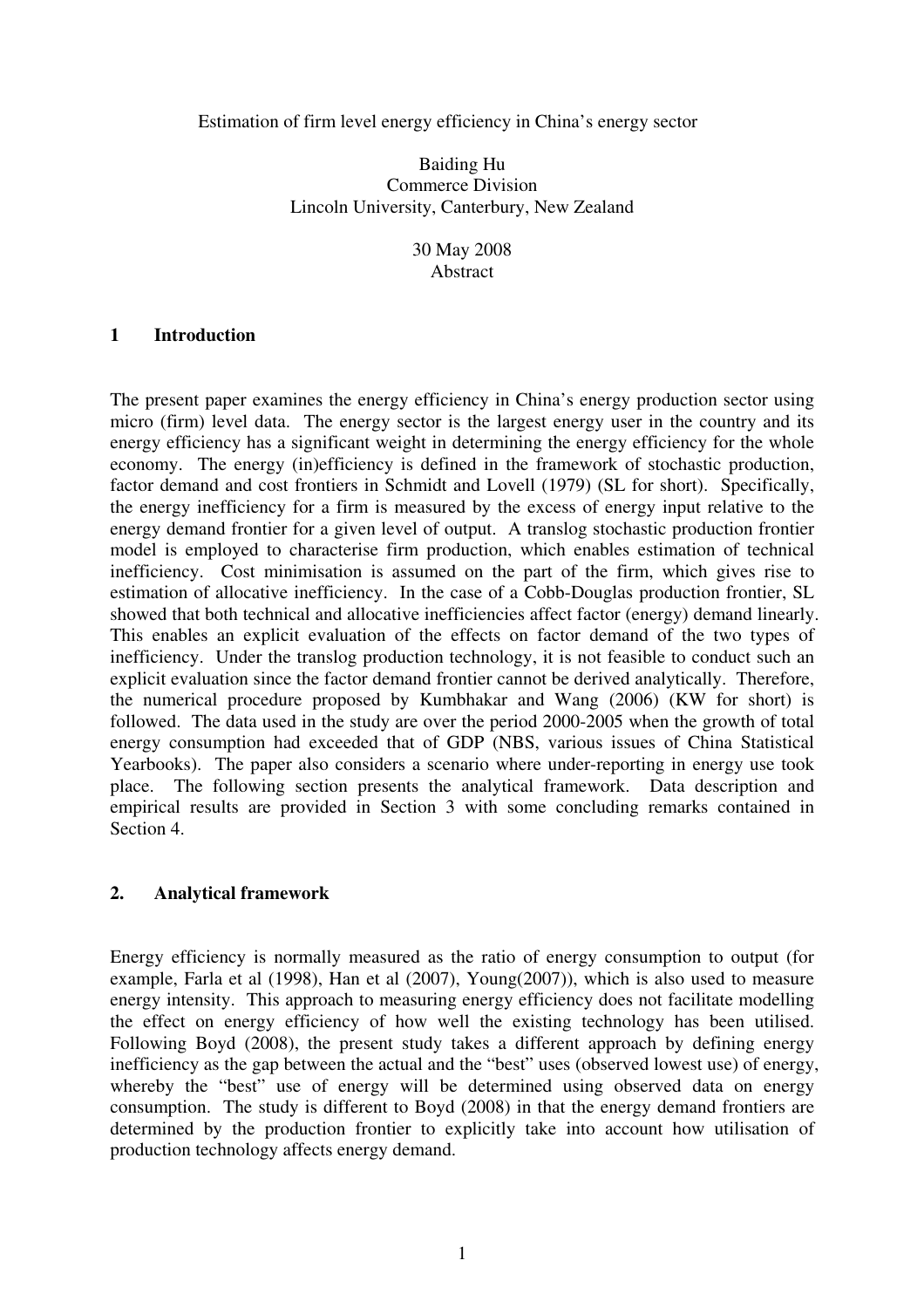Specifically, the research focuses on the efficiency in the use of three types of energy, namely, coal, electricity and other fuels which are an aggregate of the heat content values of fuels other than coal and electricity. It is assumed that the production technology in China's energy sector can be represented by a translog production model as follows

$$
\ln y = \beta_0 + \sum_{k} \beta_k \ln x_k + \sum_{k} 0.5 \gamma_k (\ln x_k)^2 + \sum_{k} \sum_{k' \neq k} \delta_{kk'} \ln x_k \ln x_{k'} - u + \varepsilon \qquad k = 1, \dots, 5 (1)
$$

where

*y* : value-added output,

 $x_1$ : total number of employees,

 $x_2$ : net value of fixed assets,

 $x_3$ : tons of coal,

 $x_4$ : electricity (10,000 KWh),

- $x_5$ : other fuels (Btus).
- *u* : technical inefficiency (a nonnegative  $N(0, \sigma_u^2)$  variable),
- $\varepsilon$ : a random disturbance from the  $N(0, \sigma_{\varepsilon}^2)$  distribution.

Assuming cost minimisation on the part of the producer and using  $x_1$  as the numeraire, the allocative inefficiency of  $x_j$  is (KW),

$$
\xi_j = \ln S_j - \ln S_1 - \ln(w_j x_j) + \ln(w_1 x_1)
$$
\nwhere\n
$$
S_j = \beta_j + \gamma_j x_j + \sum_{k \neq j} \delta_{kj} x_k
$$
, the cost share of  $x_j$ , and  $w_j$  the price of  $x_j$ . (2)

Assume that

$$
\xi = \begin{bmatrix} \xi_2 \\ \vdots \\ \xi_K \end{bmatrix} \sim MVN(0,\Sigma) ,
$$

then the fuel inefficiency,  $x_j - x_j^f$  (actual demand – the frontier), and the effects of technical and allocative inefficiencies on it, can be calculated numerically after the model is estimated by a maximum likelihood estimator (KW).

If  $\xi_j$  > (<) 0, then factor *j* is under (over)-used compared to labour. An increase in the technical inefficiency, *u* , *Ceteris Paribas*, increases the fuel inefficiency, while that in the allocative inefficiency,  $\xi$ , can be ambiguous. The ambiguity is explicit in the case of a Cobb-

Douglas production function since  $x_j - x_j^f = \frac{1}{n} \sum_j \beta_k \xi_k - \xi_j + \frac{1}{n} \sum_j \beta_k \xi_k$ *k*  $\zeta_k \xi_k - \xi_j + \frac{1}{u}u$  $r \leftarrow k^{r}$ <sub>*r*</sub> *r r*  $\frac{1}{n} \sum \beta_k \xi_k - \xi_i + \frac{1}{n} u$  (SL). This implies that

pursuing allocative efficiency can be at odds with fuel efficiency. A firm may deliberately over- or under-use a particular type of fuel in order to achieve energy efficiency, which can be true in the present China where the government has set targets for firms to reduce emissions.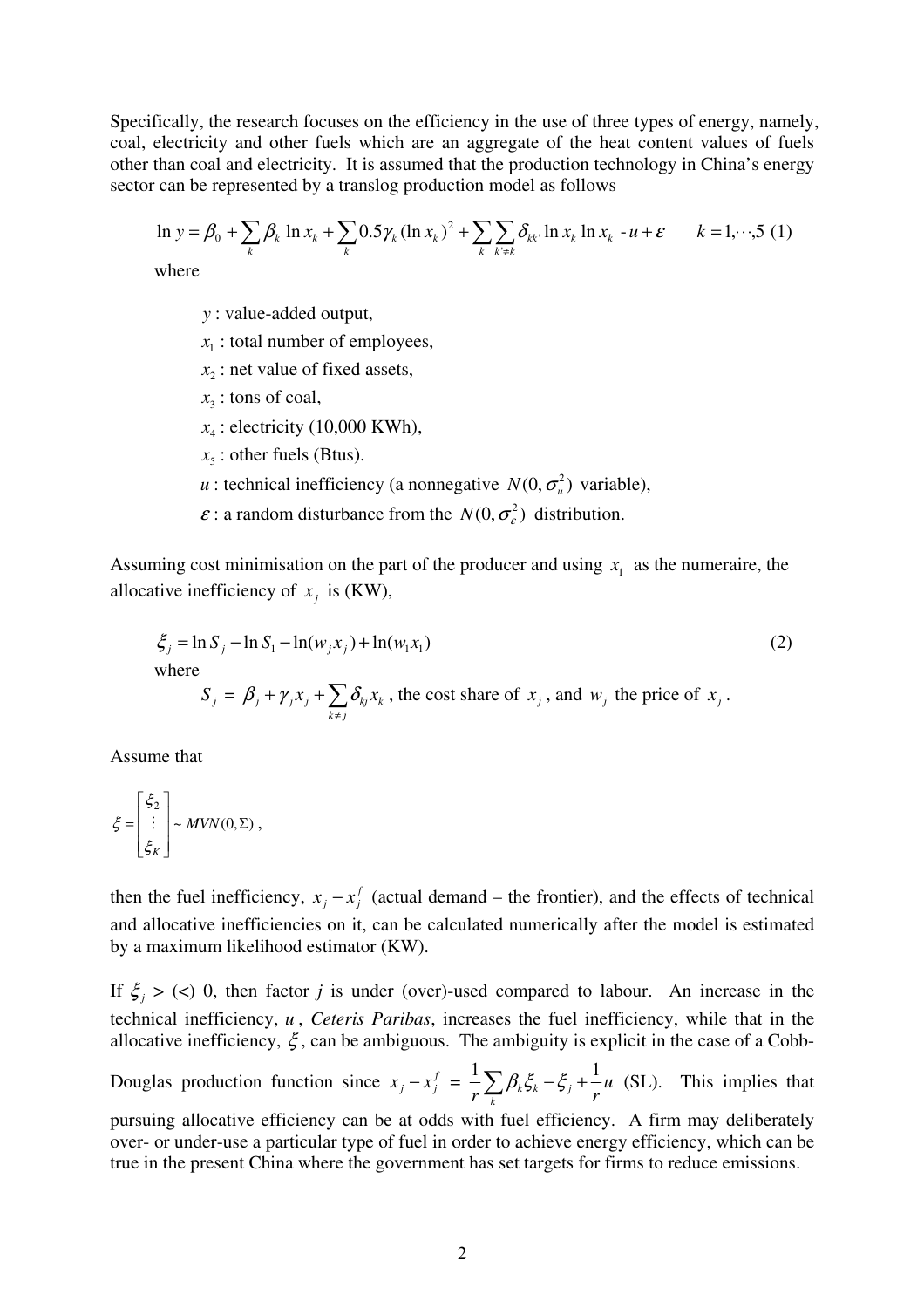Statistics from China can subject to falsification (Korski, 1998). There can be a motivation for the firm to under-report its energy use to meet government stipulations. This section considers one scenario whereby energy input was under-reported. In particular, it is assumed that the reported fuel input,  $x_k$ , had been resulted from "discounting" true energy input,  $x_k^*$ , by a factor of  $e^{\tau_k}$ , i.e.,  $x_k^* = x_k e^{\tau_k}$  or  $\ln x_k^* = \ln x_k + \tau_k$  where the  $\tau_k$  are nonnegative and fuelspecific constant, and unobservable to the econometrician. Replacing the  $\ln x_k$  in (2) by  $\ln x_k + \tau_k$ , for  $k = 3, 4, 5$ , results in the reformulated model as,

$$
\ln y = A_1 + \sum_k A_k \ln x_k + 0.5 \sum_k \gamma_k (\ln x_k)^2 + \sum_k \sum_{k \neq k'} \delta_{kk'} \ln x_k \ln x_{k'} - u + \varepsilon
$$
 (3)

where

$$
A_{\rm I} = \beta_0 + \sum_{k} \beta_k \tau_k + 0.5 \sum_{k} \gamma_k \tau_k^2 + \sum_{k} \sum_{k' \neq k} \delta_{kk'} \tau_k \tau_k,
$$
  

$$
A_{\rm k} = \beta_k + \gamma_k \tau_k + \sum_{k'} \delta_{kk'} \tau_k \text{ with } \tau_{\rm I} = \tau_2 = 0
$$

The first-order condition of cost minimisation becomes,

$$
\xi_j + \tau_j = \ln S_j^* - \ln S_1 - \ln(w_j x_j) + \ln(w_l x_l)
$$
\n(4)

\nwhere 
$$
S_j^* = A_j + \gamma_j x_j + \sum_{k \neq j} \delta_{kj} x_k
$$

Since possible under-reporting in fuel consumption was independent of the production process, the way how the *u* affects the demand for  $\ln x^*$  should be the same as that it affects the demand for  $\ln x$  since  $\ln x^*$  is linearly related to  $\ln x$ . This suggests that the *u* can be identified even though the  $\tau_k$  are unidentifiable from (3) and (4). If the  $\tau_k$  are only fuel- and firm-specific but time invariant, then changes in the observation-specific  $\xi$  can be estimated with panel data through first differencing.

#### **3. Data**

A sample of 150 firms in China's energy sector was selected for the study for the sample period 2000-2005. Of the 150 firms, 51 are coal mines, 44 are electricity generation plants and 55 are petro-chemical plants.

Firm output was measured by value-added output in real terms (in 2000 prices). Total employee number was used as labour input, with the price of labour being the average wage, i.e., total labour cost/total employees. Capital was measured by the annual average balance of the net value of fixed assets in real terms. The price of capital was unavailable, so the price index of fixed asset investment at the national level was used as a proxy.

The fuel prices at firm level were computed by dividing the physical amount of fuel consumption by the corresponding fuel expenditure. The shortcoming of this approach to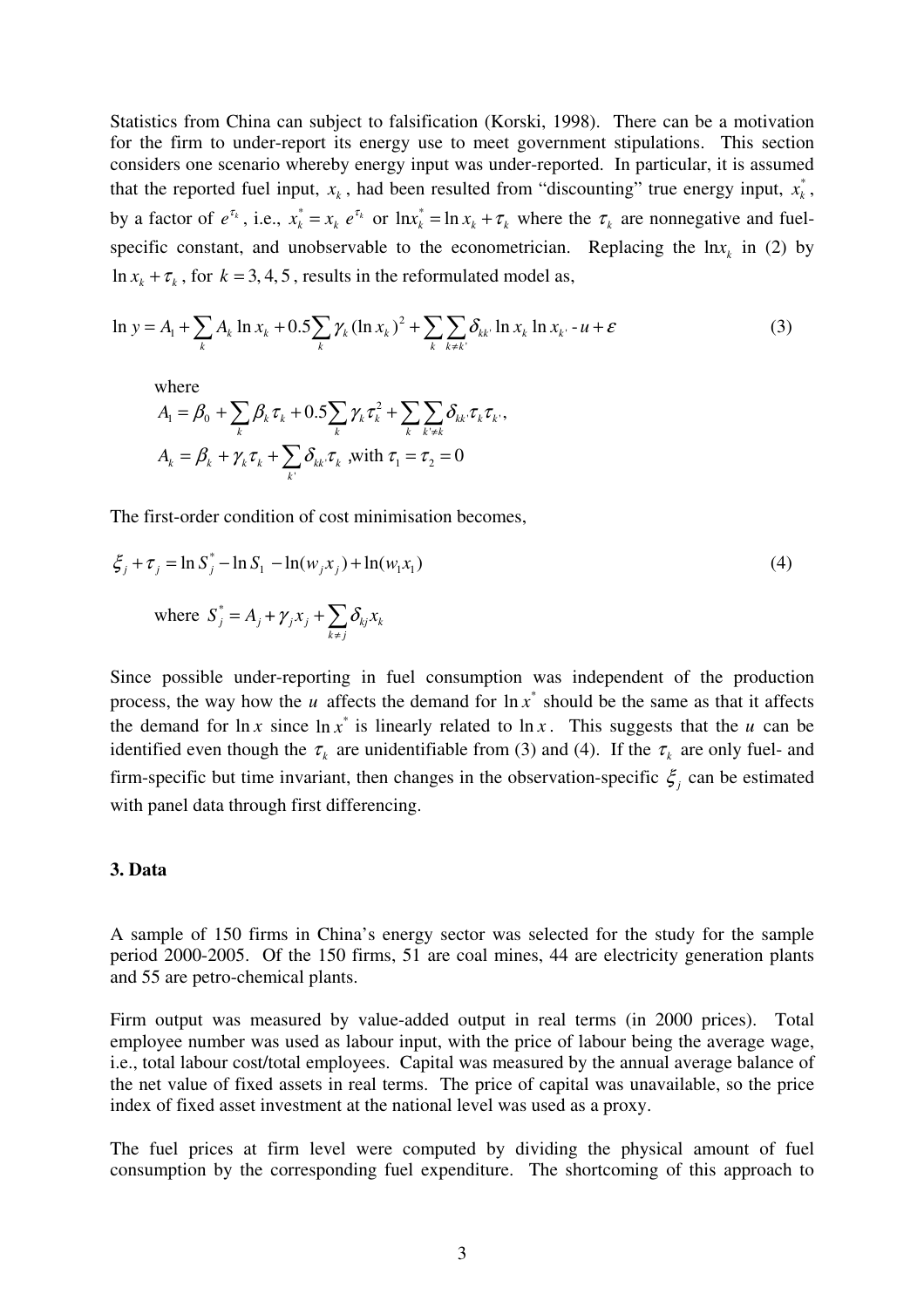obtaining price information is that the computed price was the average price rather than the actual tariff the firm had faced. The major fuels are coal and electricity in the sense that every sample firm consumed them, so these two fuels are treated separately in the model.

Other reported fuels include diesel, gasoline, kerosene, crude oil, liquefied petroleum gas and natural gas. These fuels were aggregated based on their heat content values for two reasons. First, they were not consumed by every sample firm and the consumption of some of them at some firms was almost negligible. Secondly, to include them separately in the model would increase the amount of code tremendously when programming the Jacobian component of the likelihood function since the fuel inputs were regarded endogenous variables.

The data are confidential and therefore more details cannot be revealed.

# **4. Empirical Results**

Given the sample, the model to be estimated is as follows,

$$
\ln y_{it} = \beta_0 + \sum_{k} \beta_k \ln x_{ki} + \sum_{k} 0.5 \gamma_k (\ln x_{ki})^2 + \sum_{k} \sum_{k' \neq k} \delta_{kk'} \ln x_{ki} \ln x_{k'i} - u_{it} + \varepsilon_{it}
$$
  

$$
\xi_{jit} = \ln S_{jit} - \ln S_{lit} - \ln(w_{jit} x_{jit}) + \ln(w_{lit} x_{lit})
$$
  
 $i = 1, \dots, 900; t = 2000 - 2005;$ 

Under the assumptions regarding the distributions of the *u*, *v*, and  $\xi$ , the maximum likelihood estimator outlined in KW was used and the estimates are presented in Table 1.

|                                                                                  | MLE estimates of the production function parameters |                |  |                     |              |                |  |
|----------------------------------------------------------------------------------|-----------------------------------------------------|----------------|--|---------------------|--------------|----------------|--|
| Variables                                                                        | Coefficients                                        | Standard error |  | Variables           | Coefficients | Standard error |  |
|                                                                                  |                                                     |                |  |                     |              |                |  |
| Cons                                                                             | 5.455                                               | 0.250          |  |                     |              |                |  |
| $ln x_1$                                                                         | 0.581                                               | 0.003          |  | $\ln x_1 \ln x_2$   | $-0.018$     | 0.000          |  |
| $ln x_2$                                                                         | $-0.292$                                            | 0.015          |  | $\ln x_1 \ln x_3$   | $-0.106$     | 0.000          |  |
| $ln x_3$                                                                         | $-0.072$                                            | 0.003          |  | $\ln x_1$ $\ln x_4$ | 0.011        | 0.000          |  |
| $lnx_4$                                                                          | $-0.002$                                            | 0.001          |  | $\ln x_1$ $\ln x_5$ | $-0.006$     | 0.000          |  |
| $ln x_5$                                                                         | 0.085                                               | 0.035          |  | $\ln x$ , $\ln x$   | 0.048        | 0.000          |  |
| $\ln^2 x_1$                                                                      | 0.088                                               | 0.000          |  | $\ln x$ , $\ln x_4$ | $-0.012$     | 0.000          |  |
| $\ln^2 x_2$                                                                      | 0.046                                               | 0.003          |  | $\ln x$ , $\ln x$   | 0.017        | 0.003          |  |
| $\ln^2 x_3$                                                                      | 0.065                                               | 0.001          |  | $\ln x_3 \ln x_4$   | $-0.005$     | 0.000          |  |
| $\ln^2 x_4$                                                                      | 0.020                                               | 0.000          |  | $\ln x_3 \ln x_5$   | $-0.007$     | 0.000          |  |
| $\ln^2 x_5$                                                                      | 0.004                                               | 0.002          |  | $\ln x_4$ $\ln x_5$ | $-0.012$     | 0.000          |  |
|                                                                                  |                                                     |                |  |                     |              |                |  |
| $\sigma_{\nu}^2$ = 0.2491, $\sigma_{\nu}^2$ = 0.6381, Log likelihood = -32474.52 |                                                     |                |  |                     |              |                |  |

Table 1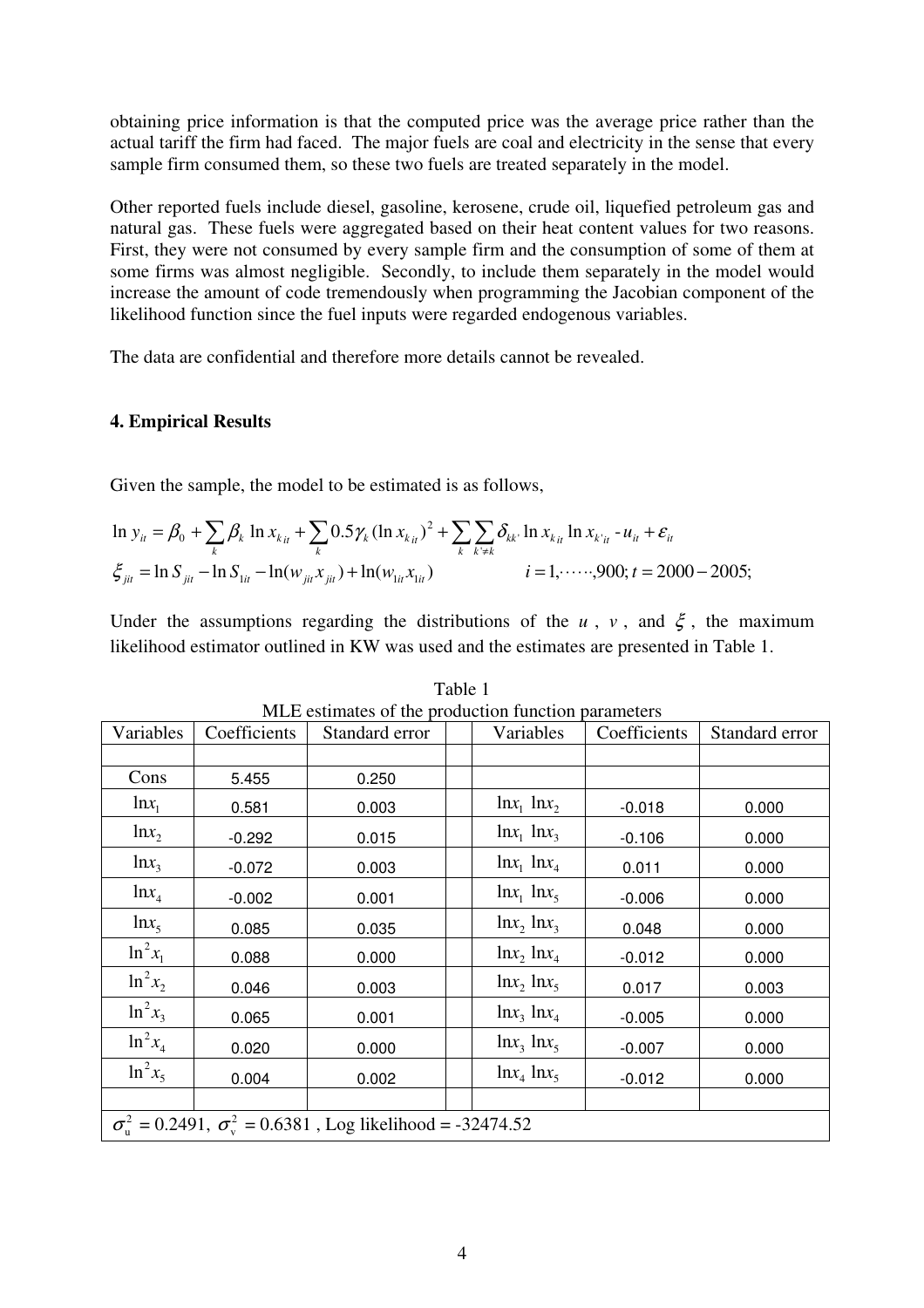Thus the system that characterises the production and factor demand is,

$$
\ln \hat{y}_{it} = 5.455 + 0.5811 \text{m}_{it1} - 0.2921 \text{m}_{it2} - 0.0721 \text{m}_{it3} - 0.0021 \text{m}_{it4} + 0.0851 \text{m}_{it5} \n+ 0.0441 \text{m}^2 x_{it1} + 0.0231 \text{m}^2 x_{it2} + 0.0331 \text{m}^2 x_{it3} + 0.0101 \text{m}^2 x_{it4} + 0.0101 \text{m}^2 x_{it5} \n- 0.0181 \text{m}_{it1} \ln x_{it2} - 0.1061 \text{m}_{it1} \ln x_{it3} + 0.0111 \text{m}_{it1} \ln x_{it4} - 0.0061 \text{m}_{it1} \ln x_{it5} \n+ 0.0481 \text{m}_{it2} \ln x_{it3} - 0.0121 \text{m}_{it2} \ln x_{it4} + 0.0171 \text{m}_{it2} \ln x_{it5} - 0.0051 \text{m}_{it3} \ln x_{it4} \n- 0.0071 \text{m}_{it3} \ln x_{it5} - 0.0121 \text{m}_{it4} \ln x_{it5} - \hat{u}_{it} + \hat{v}_{it}
$$
\n(5)

$$
e^{\xi_{ii2}} = \frac{-0.292 + 0.046 \ln x_{ii2} - 0.018 \ln x_{ii1} + 0.048 \ln x_{ii3} - 0.012 \ln x_{ii4} + 0.017 \ln x_{ii5}}{0.581 + 0.088 \ln x_{ii1} - 0.018 \ln x_{ii2} - 0.106 \ln x_{ii3} + 0.011 \ln x_{ii4} - 0.006 \ln x_{ii5}} \times \frac{w_{ii1} x_{ii1}}{w_{ii2} x_{ii2}}
$$
 (6)

$$
e^{\hat{\xi}_{ii3}} = \frac{-0.072 + 0.066 \ln x_{ii3} - 0.106 \ln x_{ii1} + 0.048 \ln x_{ii2} - 0.005 \ln x_{ii4} - 0.007 \ln x_{ii5}}{0.581 + 0.088 \ln x_{ii1} - 0.018 \ln x_{ii2} - 0.106 \ln x_{ii3} + 0.011 \ln x_{ii4} - 0.006 \ln x_{ii5}} \times \frac{w_{ii1} x_{ii1}}{w_{ii3} x_{ii3}}
$$
(7)

$$
e^{\hat{\xi}_{it4}} = \frac{-0.002 + 0.020 \ln x_{it4} + 0.011 \ln x_{it1} - 0.012 \ln x_{it2} - 0.005 \ln x_{it3} - 0.012 \ln x_{it5}}{0.581 + 0.088 \ln x_{it1} - 0.018 \ln x_{it2} - 0.106 \ln x_{it3} + 0.011 \ln x_{it4} - 0.006 \ln x_{it5}} \times \frac{w_{it1} x_{it1}}{w_{it4} x_{it4}} \tag{8}
$$

$$
e^{\hat{\xi}_{u5}} = \frac{0.085 + 0.020 \ln x_{u5} - 0.006 \ln x_{u1} + 0.017 \ln x_{u2} - 0.007 \ln x_{u3} - 0.012 \ln x_{u4}}{0.581 + 0.088 \ln x_{u1} - 0.018 \ln x_{u2} - 0.106 \ln x_{u3} + 0.011 \ln x_{u4} - 0.006 \ln x_{u5}} \times \frac{w_{u1} x_{u1}}{w_{u5} x_{u5}} \tag{9}
$$

where the observation-specific technical inefficiency,  $\hat{u}_{i}$ , are computed from the Jondrow et al (1982) formula, and the observation-specific allocative inefficiencies,  $\hat{\xi}_{ik}$ , are computed using (6)-(9). A summary on the estimated technical and allocative inefficiencies are presented in Table 2. The technical inefficiency estimates,  $e^{-\hat{u}}$ , show the percentage that the observed production was below the production frontier. Since in most of the years the same factor was over-used in some firms and under-used in the other firms, both cases were reported.

Technical inefficiency increased over the period 2000-2005 for all three types of firm, with the electricity generators recording the biggest increase. As discussed in Section 2, these are still consistent estimates of technical inefficiency even when the fuel consumption was underreported in the way described. Over-use of capital was diminishing over time, whereas underuse of it experienced ups and downs. For the three fuels, the extent to which over-use took place exceeded that for under-use except for some electricity generators that experienced an increasing under-use of electricity. Over-use of coal was absent for 2003 and 2002-2003 for the refineries and electricity generators, respectively. Also absent was over-use of other fuels for the coal mines and the electricity generators for 2003-2003 and 2003-2005, respectively.

The five factor demand frontiers are solved from the system of (5)-(9) by setting the  $\hat{u}_u$  and  $\hat{\xi}_{ik}$  to zero, hence it is assumed that inefficiencies in factor use were only affected by technical and allocative inefficiencies.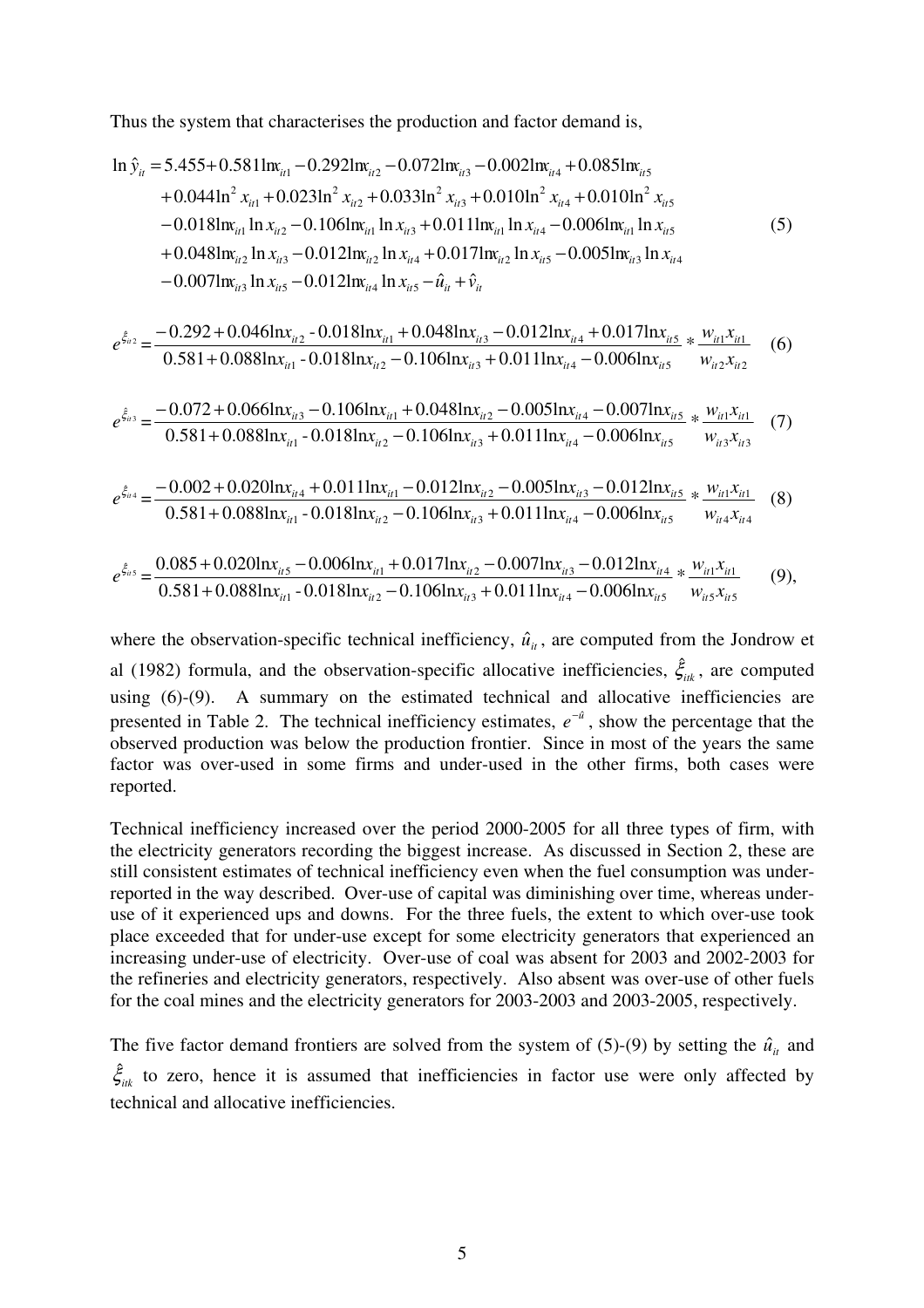|            | Estimated technical and anocative includibilities (sample incans) |               |           |                        |               |            |           |                          |               |  |
|------------|-------------------------------------------------------------------|---------------|-----------|------------------------|---------------|------------|-----------|--------------------------|---------------|--|
| Year       | $e^{-\hat{u}}$                                                    | $\xi_{2}$ < 0 | $\xi, >0$ | $\hat{\xi}_3$ < 0      | $\xi_{3} > 0$ | $\xi_4$ <0 | $\xi_a>0$ | $\xi_{5}$ < 0            | $\xi_{5} > 0$ |  |
| Coal mines |                                                                   |               |           |                        |               |            |           |                          |               |  |
| 2000       | 0.787                                                             | $-1.664$      | 0.665     | $-0.677$               | 1.817         | $-1.350$   | 3.284     | $-0.363$                 | 4.941         |  |
| 2001       | 0.802                                                             | $-1.402$      | 0.897     | $-0.396$               | 1.869         | $-1.763$   | 3.173     | $-0.199$                 | 4.944         |  |
| 2002       | 0.807                                                             | $-1.226$      | 1.269     | $-0.225$               | 1.918         | $-1.211$   | 3.433     |                          | 4.992         |  |
| 2003       | 0.816                                                             | $-1.205$      | 0.591     | $-0.892$               | 2.092         | $-1.359$   | 3.044     |                          | 5.112         |  |
| 2004       | 0.811                                                             | $-1.230$      | 2.995     | $-0.766$               | 1.770         | $-1.891$   | 2.738     | $-0.171$                 | 3.329         |  |
| 2005       | 0.761                                                             | $-1.128$      | 1.808     | $-0.928$               | 1.410         | $-1.723$   | 2.867     | $-0.164$                 | 2.911         |  |
|            | Refineries                                                        |               |           |                        |               |            |           |                          |               |  |
| 2000       | 0.812                                                             | $-2.002$      | 1.376     | $-2.638$               | 3.184         | $-2.267$   | 3.336     | $-1.818$                 | 3.989         |  |
| 2001       | 0.818                                                             | $-1.751$      | 0.295     | $-1.734$               | 2.921         | $-1.300$   | 3.285     | $-1.396$                 | 3.832         |  |
| 2002       | 0.752                                                             | $-1.703$      | 1.013     | $-1.077$               | 3.097         | $-0.843$   | 3.207     | $-1.382$                 | 3.896         |  |
| 2003       | 0.716                                                             | $-1.580$      | 1.498     |                        | 2.909         | $-0.843$   | 3.431     | $-0.989$                 | 3.897         |  |
| 2004       | 0.640                                                             | $-1.635$      | 1.101     | $-0.763$               | 1.876         | $-1.774$   | 2.868     | $-2.552$                 | 2.448         |  |
| 2005       | 0.581                                                             | $-1.546$      | 0.846     | $-0.666$               | 1.619         | $-2.070$   | 2.680     | $-2.608$                 | 2.466         |  |
|            |                                                                   |               |           | Electricity generators |               |            |           |                          |               |  |
| 2000       | 0.799                                                             | $-2.508$      | 1.163     | $-1.092$               | 4.283         | $-1.673$   | 2.097     | $-0.010$                 | 5.158         |  |
| 2001       | 0.837                                                             | $-2.367$      | 2.175     | $-0.164$               | 4.449         | $-1.255$   | 2.242     | $-0.008$                 | 5.435         |  |
| 2002       | 0.831                                                             | -2.195        | 2.031     |                        | 4.388         | $-0.916$   | 2.327     | $-0.208$                 | 5.406         |  |
| 2003       | 0.803                                                             | $-2.129$      | 1.019     |                        | 4.265         | $-1.152$   | 1.776     |                          | 5.139         |  |
| 2004       | 0.802                                                             | $-2.020$      | 1.027     | $-0.887$               | 3.580         | $-2.349$   | 2.445     | $\overline{\phantom{a}}$ | 3.504         |  |
| 2005       | 0.409                                                             | $-2.214$      | 0.774     | $-0.816$               | 3.014         | $-2.576$   | 2.908     | -                        | 3.256         |  |

Table 2 Estimated technical and allocative inefficiencies (sample means)

It is worthwhile to point out that the system of (5)-(9) may not be solved exactly because of the nonlinearity in the variables. Therefore, the Generalized Reduced Gradient method<sup>1</sup> was used to compute the factor demand frontiers,  $\ln x \Big|_{\xi=0, u=0}$ , the observations as the initial values for the variables. The factor demand in the presence of the two types of inefficiency was computed similarly, which allows evaluation of their effects on factor use inefficiency. Specifically, the difference,  $\ln x|_{\xi=\hat{\xi},u=\hat{u}}$  -  $\ln x|_{\xi=0,u=0}$ , measures the amount of excess

(inefficiency) in using the particular factor when the both types of inefficiency existed. Similarly, the difference,  $\ln x|_{\xi=0, u=\hat{u}}$  -  $\ln x|_{\xi=0, u=0}$  ( $\ln x|_{\xi=\hat{\xi}, u=0}$  -  $\ln x|_{\xi=0, u=0}$ ), measures the amount of excess in using the particular factor when only the technical (allocative) inefficiency existed. The results are contained in Tables 3-5.

Under the presence of allocative inefficiency and absence of technical inefficiency, electricity and other fuels tended to be more efficiently used than otherwise since most of the estimates in the last columns in Table 3 are negative. However, the same cannot be said about coal consumption for the coal mines.

When only technical inefficiency existed, the evidence is generally mixed – for some of the years it caused more inefficiency in the fuel consumption while for the other years the opposite was true. This is disturbing and might be attributable the lack of an exact solution to the system (5)-(9). In the case of electricity consumption, however, the results suggest that

<sup>&</sup>lt;sup>1</sup> The method was implemented in MS Excel.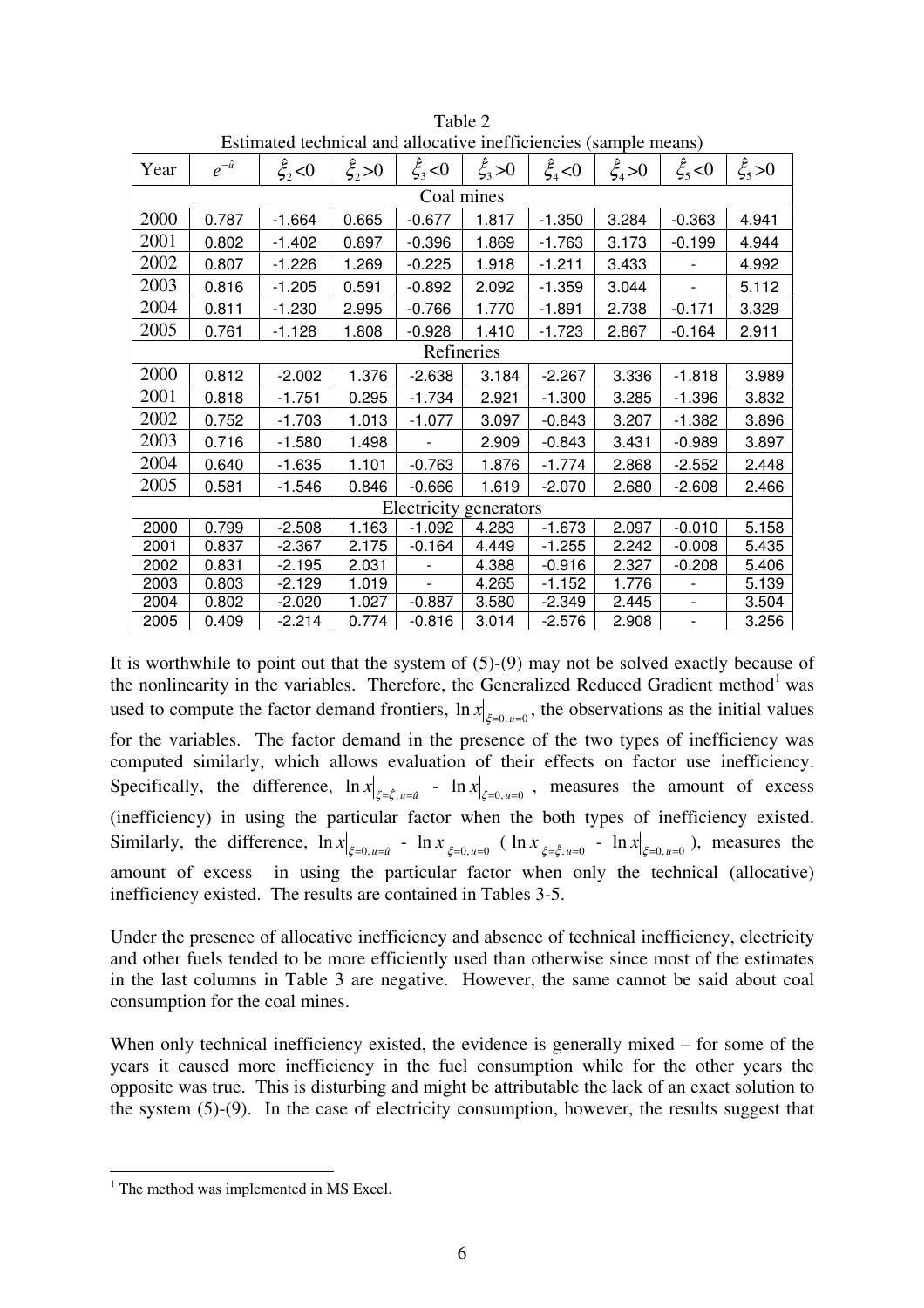the electricity generators would improve the fuel efficiency if their technical inefficiency could be reduced.

| Year | labour   | capital  | $(sanipic$ $incais$<br>coal | electricity | Other fuels |
|------|----------|----------|-----------------------------|-------------|-------------|
|      |          |          | Coal mines                  |             |             |
| 2000 | 0.354    | 0.126    | 0.359                       | $-1.270$    | $-0.380$    |
| 2001 | 0.370    | $-0.702$ | 0.937                       | $-1.303$    | $-0.215$    |
| 2002 | 0.545    | 0.661    | 0.412                       | 0.201       | $-0.480$    |
| 2003 | 0.301    | $-0.509$ | 0.485                       | $-0.452$    | $-1.729$    |
| 2004 | 0.206    | 0.290    | 0.147                       | 0.120       | 0.545       |
| 2005 | 1.027    | 0.671    | 1.205                       | $-0.154$    | 0.309       |
|      |          |          | Refineries                  |             |             |
| 2000 | $-0.303$ | $-0.562$ | $-0.129$                    | $-1.121$    | $-0.755$    |
| 2001 | 0.445    | $-0.383$ | 1.208                       | $-2.001$    | $-0.212$    |
| 2002 | $-0.898$ | $-1.151$ | $-1.525$                    | $-5.355$    | $-6.278$    |
| 2003 | $-0.129$ | $-0.214$ | 0.115                       | $-0.323$    | $-1.352$    |
| 2004 | 0.826    | 0.447    | 1.635                       | 1.198       | 2.987       |
| 2005 | 0.297    | $-0.154$ | 0.542                       | $-0.453$    | $-0.025$    |
|      |          |          | Electricity generators      |             |             |
| 2000 | $-0.739$ | $-0.575$ | $-0.950$                    | $-0.568$    | 3.546       |
| 2001 | $-0.545$ | $-0.771$ | $-0.142$                    | $-1.169$    | 1.511       |
| 2002 | $-2.825$ | $-2.194$ | $-2.558$                    | $-2.810$    | $-3.097$    |
| 2003 | $-1.272$ | $-1.294$ | $-0.590$                    | $-2.873$    | $-3.620$    |
| 2004 | $-0.770$ | $-0.788$ | $-0.727$                    | $-3.364$    | $-3.501$    |
| 2005 | $-0.426$ | $-0.403$ | $-0.330$                    | $-1.559$    | $-1.365$    |

Table 3

Estimated inefficiencies in factor use in the presence of allocative inefficiencies only (sample means)

In the case of the presence of both types of inefficiency, there was strong evidence that the inefficiency in coal use was high throughout the years. For the electricity generators, both the efficiencies in electricity and other fuels were improving over the period.

Tables 6 to 8 contain similar estimates to those in Tables 3 to 5. The difference is that they were obtained under the assumption that under-report in fuel use followed the way described in Section 2, namely, fuel- and firm-specific but time invariant. Through first-differencing (6)-(9), the nuisance parameters,  $\tau_{ik}$ , were swept out from the system and the numerical procedure used earlier was re-applied.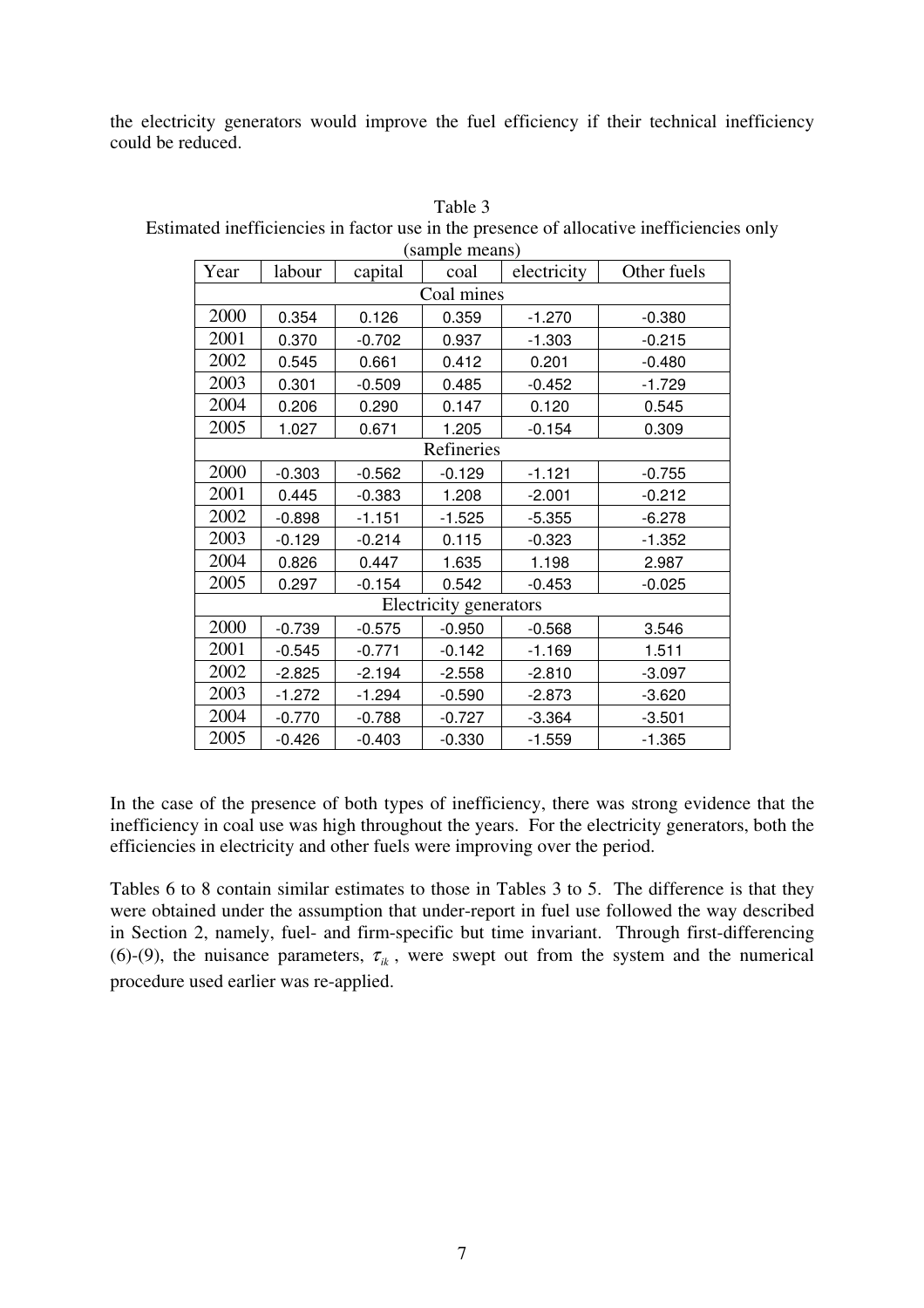Estimated inefficiencies in factor use in the presence of technical inefficiencies only (sample means)

| Year       | labour     | capital  | coal                   | electricity | Other fuels |  |  |  |
|------------|------------|----------|------------------------|-------------|-------------|--|--|--|
| Coal mines |            |          |                        |             |             |  |  |  |
| 2000       | $-0.040$   | 0.081    | $-0.119$               | 0.018       | 0.051       |  |  |  |
| 2001       | $-0.045$   | $-0.108$ | 0.004                  | $-0.132$    | $-0.033$    |  |  |  |
| 2002       | 0.399      | 0.586    | 0.339                  | 0.564       | 0.489       |  |  |  |
| 2003       | $-0.341$   | $-0.544$ | $-0.220$               | $-0.574$    | $-0.631$    |  |  |  |
| 2004       | $-0.298$   | 0.149    | $-0.603$               | 0.299       | 0.105       |  |  |  |
| 2005       | $-0.276$   | $-0.261$ | $-0.328$               | $-0.424$    | $-0.312$    |  |  |  |
|            | Refineries |          |                        |             |             |  |  |  |
| 2000       | $-0.518$   | $-0.726$ | $-0.372$               | $-0.693$    | $-0.309$    |  |  |  |
| 2001       | $-0.031$   | $-0.107$ | $-0.009$               | $-0.010$    | $-0.097$    |  |  |  |
| 2002       | $-0.308$   | $-0.082$ | $-0.428$               | 0.457       | 0.530       |  |  |  |
| 2003       | $-0.202$   | $-0.277$ | $-0.174$               | $-0.413$    | $-0.280$    |  |  |  |
| 2004       | 0.094      | 0.035    | 0.237                  | 0.307       | 0.294       |  |  |  |
| 2005       | 0.440      | 0.236    | 0.588                  | 0.100       | 0.310       |  |  |  |
|            |            |          | Electricity generators |             |             |  |  |  |
| 2000       | $-0.002$   | 0.144    | $-0.143$               | 0.075       | $-0.047$    |  |  |  |
| 2001       | 0.231      | 0.248    | 0.128                  | 0.146       | $-0.089$    |  |  |  |
| 2002       | 0.178      | 0.160    | 0.219                  | 0.229       | 0.176       |  |  |  |
| 2003       | 0.123      | 0.215    | 0.081                  | 0.268       | 0.238       |  |  |  |
| 2004       | $-0.149$   | $-0.041$ | $-0.075$               | 0.004       | $-0.083$    |  |  |  |
| 2005       | $-0.128$   | $-0.334$ | $-0.061$               | $-0.460$    | $-0.144$    |  |  |  |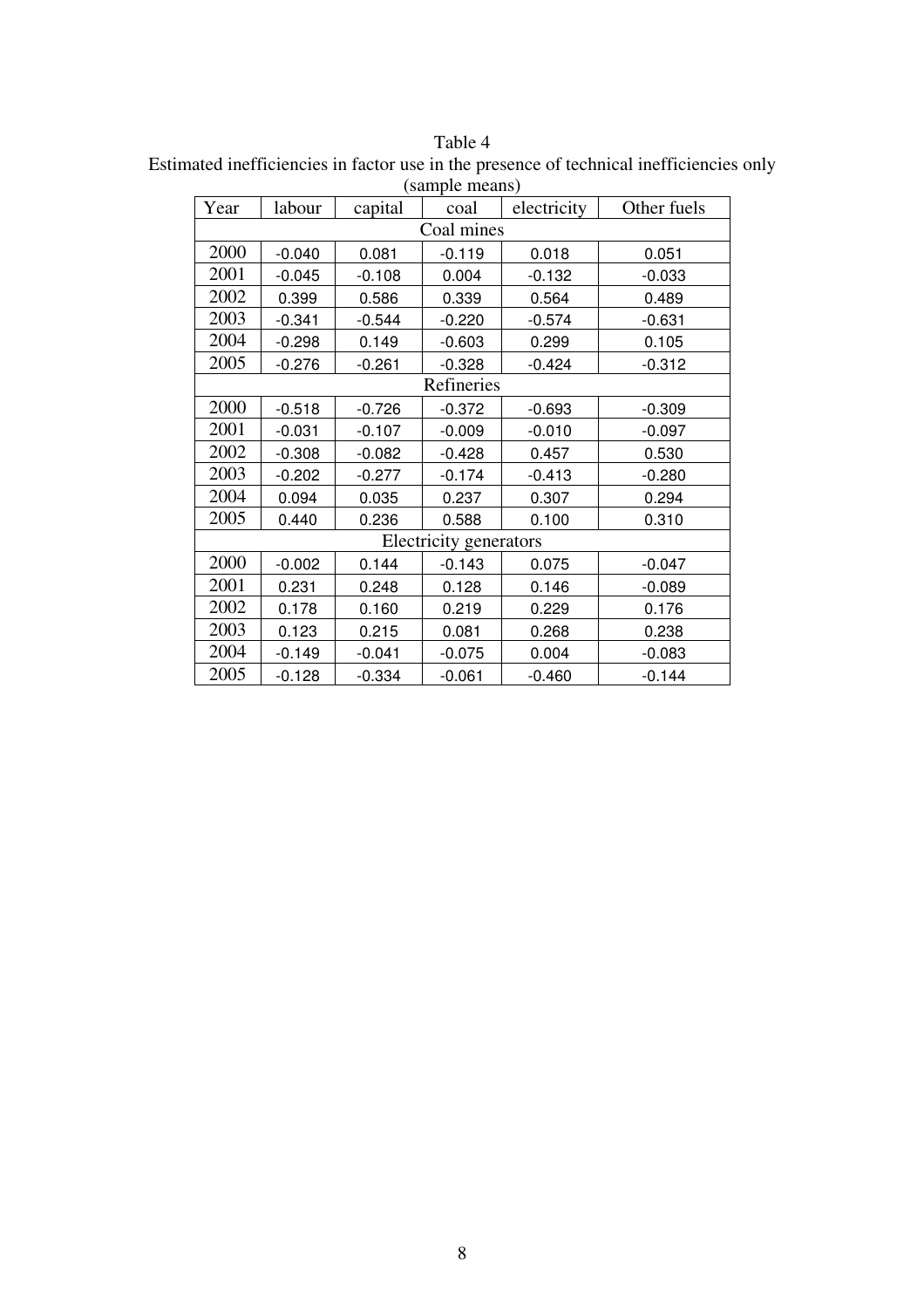|            | sample means) |          |                        |             |             |  |  |
|------------|---------------|----------|------------------------|-------------|-------------|--|--|
| Year       | labour        | capital  | coal                   | electricity | Other fuels |  |  |
| Coal mines |               |          |                        |             |             |  |  |
| 2000       | 3.000         | $-1.660$ | 5.549                  | $-0.857$    | $-0.812$    |  |  |
| 2001       | 0.809         | $-2.962$ | 4.086                  | $-1.891$    | $-1.893$    |  |  |
| 2002       | 0.503         | $-3.475$ | 2.700                  | $-3.323$    | $-2.571$    |  |  |
| 2003       | 1.743         | $-2.558$ | 5.198                  | $-0.441$    | 0.034       |  |  |
| 2004       | 4.147         | $-0.253$ | 7.277                  | 0.842       | 3.121       |  |  |
| 2005       | 3.600         | $-0.290$ | 7.174                  | 0.020       | 2.727       |  |  |
|            |               |          | Refineries             |             |             |  |  |
| 2000       | 8.728         | $-1.176$ | 14.765                 | 9.401       | 6.094       |  |  |
| 2001       | 3.094         | $-2.365$ | 5.749                  | $-5.763$    | $-4.854$    |  |  |
| 2002       | 3.515         | $-3.083$ | 5.526                  | $-3.089$    | $-4.661$    |  |  |
| 2003       | 3.400         | $-1.891$ | 7.538                  | 1.897       | 0.608       |  |  |
| 2004       | 2.748         | $-0.090$ | 7.191                  | 1.763       | 1.936       |  |  |
| 2005       | 4.896         | 1.342    | 8.410                  | 2.364       | 3.463       |  |  |
|            |               |          | Electricity generators |             |             |  |  |
| 2000       | 1.555         | $-1.028$ | 4.275                  | $-0.913$    | 1.966       |  |  |
| 2001       | 1.039         | $-1.314$ | 4.450                  | $-3.204$    | 0.111       |  |  |
| 2002       | $-1.452$      | $-2.434$ | 1.088                  | $-4.119$    | $-1.052$    |  |  |
| 2003       | 0.899         | $-2.184$ | 3.817                  | $-2.176$    | $-1.620$    |  |  |
| 2004       | 0.866         | 0.264    | 3.652                  | $-5.901$    | $-4.437$    |  |  |
| 2005       | 2.238         | 0.214    | 5.451                  | $-6.691$    | $-4.516$    |  |  |

Table 5 Estimated inefficiencies in factor use in the presence of technical and allocative inefficiencies (sample means)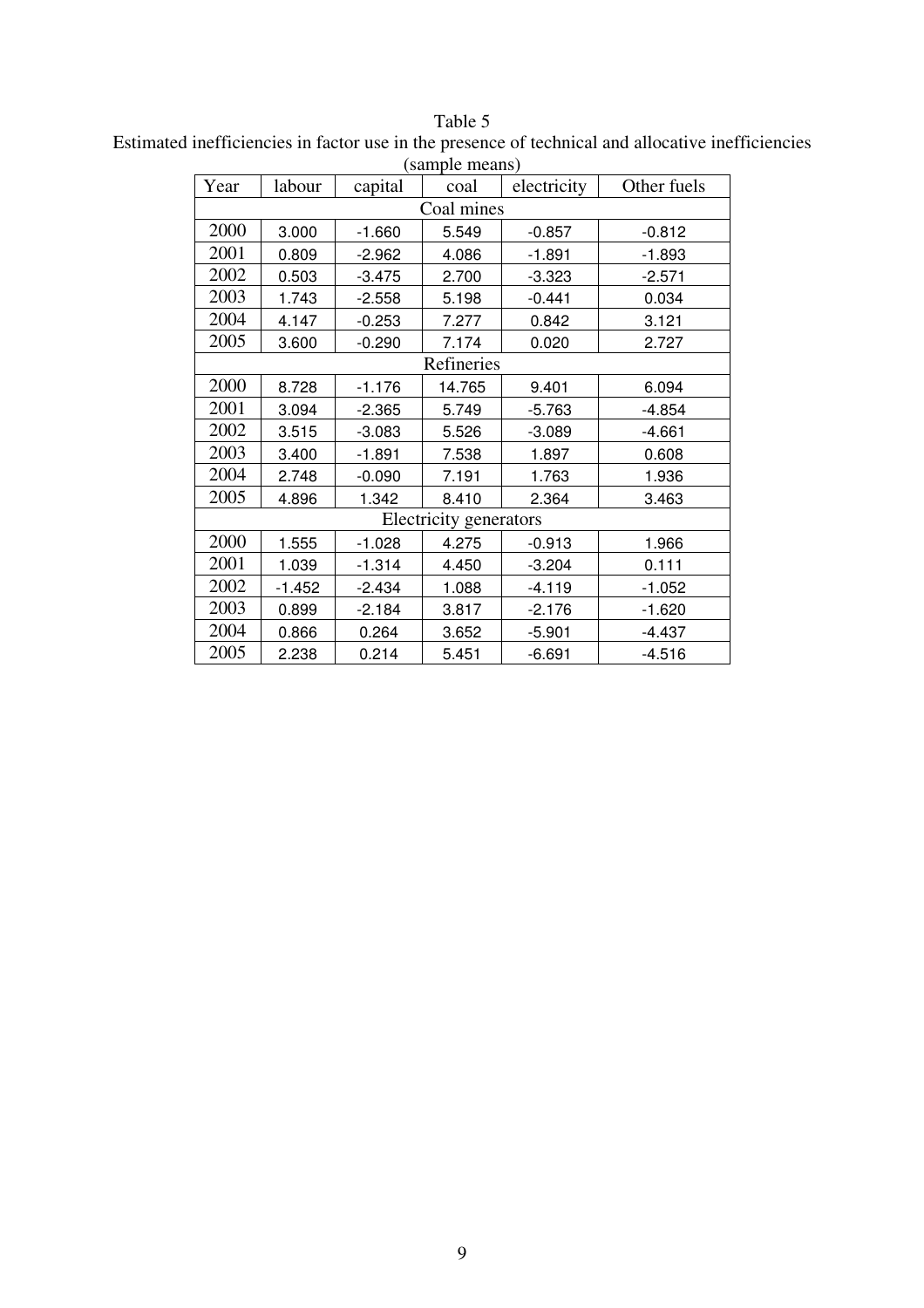Estimated inefficiencies in factor use in the presence of allocative inefficiencies and underreport in fuel consumption

|            | (sample means) |          |                        |             |             |  |  |
|------------|----------------|----------|------------------------|-------------|-------------|--|--|
| Year       | labour         | capital  | coal                   | electricity | Other fuels |  |  |
| Coal mines |                |          |                        |             |             |  |  |
| 2000       | 0.051          | $-0.432$ | 1.126                  | $-1.884$    | $-1.855$    |  |  |
| 2001       | $-0.560$       | $-0.265$ | $-0.285$               | $-0.651$    | $-1.263$    |  |  |
| 2002       | $-0.278$       | $-0.771$ | $-0.375$               | $-1.585$    | $-3.564$    |  |  |
| 2003       | $-0.900$       | $-0.453$ | $-1.110$               | $-0.048$    | $-0.850$    |  |  |
| 2004       | $-0.017$       | $-0.057$ | $-0.051$               | $-0.018$    | $-0.573$    |  |  |
| 2005       | $-0.199$       | $-0.247$ | $-0.263$               | $-0.031$    | $-1.159$    |  |  |
|            | Refineries     |          |                        |             |             |  |  |
| 2000       | 1.115          | 0.836    | 0.787                  | $-3.577$    | $-5.600$    |  |  |
| 2001       | $-0.233$       | $-0.560$ | 0.726                  | $-0.999$    | 0.716       |  |  |
| 2002       | $-0.334$       | $-0.524$ | $-1.016$               | $-2.364$    | $-3.791$    |  |  |
| 2003       | $-1.107$       | $-1.201$ | $-0.531$               | 1.320       | 2.241       |  |  |
| 2004       | 0.557          | 0.391    | 0.102                  | 1.312       | $-0.024$    |  |  |
| 2005       | 0.088          | $-0.023$ | 0.142                  | $-0.128$    | $-0.073$    |  |  |
|            |                |          | Electricity generators |             |             |  |  |
| 2000       | $-1.544$       | 0.968    | $-0.374$               | $-2.460$    | $-0.555$    |  |  |
| 2001       | $-0.392$       | $-0.790$ | $-0.160$               | $-0.176$    | 0.234       |  |  |
| 2002       | $-1.276$       | $-1.099$ | 0.167                  | $-0.667$    | $-1.727$    |  |  |
| 2003       | $-1.058$       | $-0.680$ | $-1.052$               | $-3.408$    | $-3.684$    |  |  |
| 2004       | $-0.994$       | $-0.640$ | $-0.666$               | $-4.536$    | $-5.240$    |  |  |
| 2005       | 0.491          | 0.308    | 0.311                  | $-3.325$    | $-2.827$    |  |  |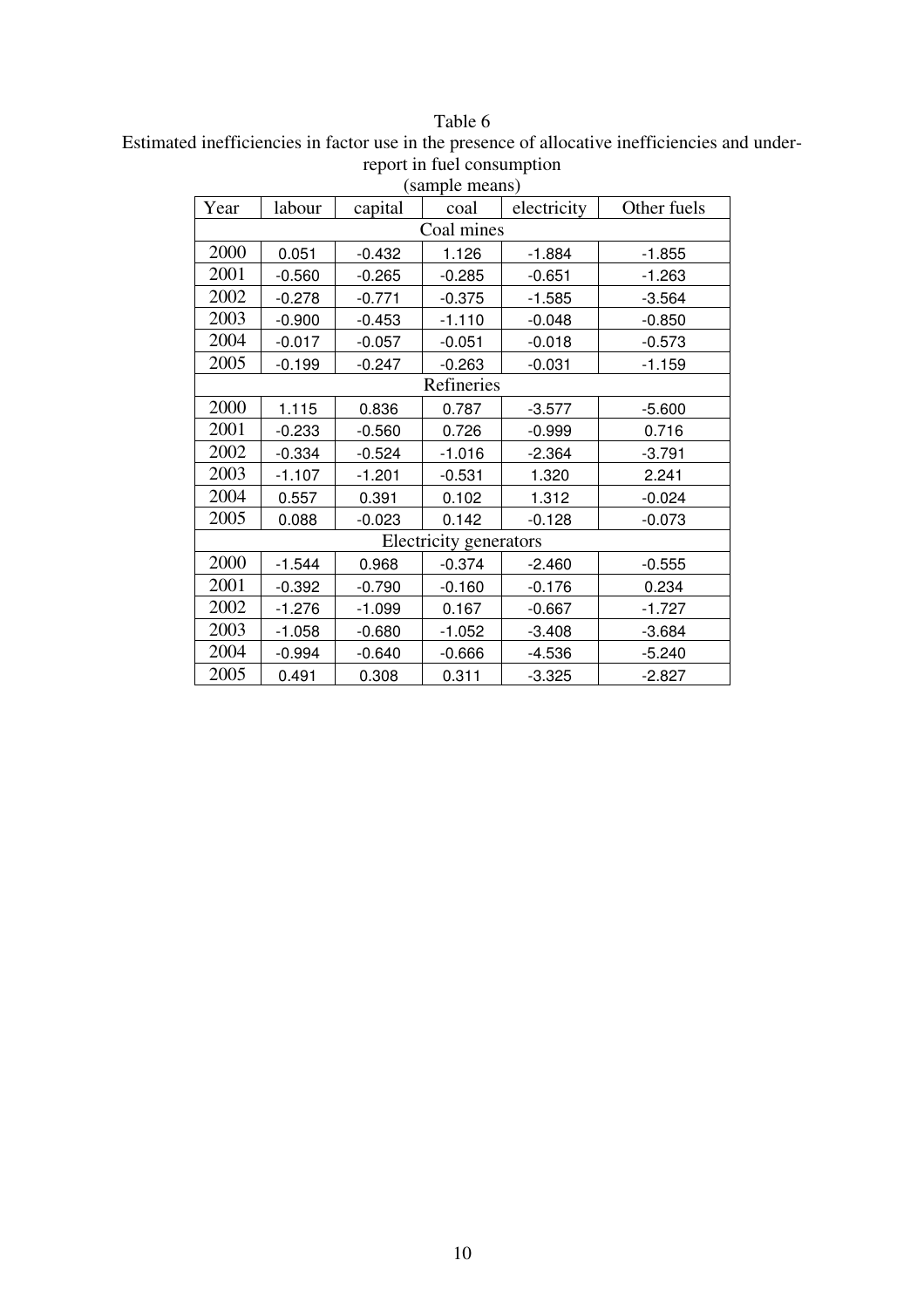Estimated inefficiencies in factor use in the presence of technical inefficiencies and underreport in fuel consumption

| (sample means) |          |          |                        |             |             |  |  |
|----------------|----------|----------|------------------------|-------------|-------------|--|--|
| Year           | labour   | capital  | coal                   | electricity | Other fuels |  |  |
| Coal mines     |          |          |                        |             |             |  |  |
| 2000           | $-0.116$ | 0.663    | $-0.151$               | $-0.470$    | $-0.867$    |  |  |
| 2001           | $-0.791$ | $-0.670$ | $-0.716$               | $-0.660$    | $-1.044$    |  |  |
| 2002           | 0.045    | $-0.094$ | 0.227                  | 0.132       | 0.059       |  |  |
| 2003           | 0.231    | 0.485    | 0.121                  | 0.547       | 0.587       |  |  |
| 2004           | $-0.401$ | 0.115    | $-0.719$               | 0.716       | $-0.356$    |  |  |
| 2005           | $-0.587$ | $-0.417$ | $-0.780$               | $-0.666$    | $-0.640$    |  |  |
| Refineries     |          |          |                        |             |             |  |  |
| 2000           | 0.870    | 0.832    | 0.397                  | $-2.088$    | $-3.436$    |  |  |
| 2001           | $-0.007$ | 0.180    | $-0.036$               | 0.392       | 0.627       |  |  |
| 2002           | $-0.692$ | $-0.403$ | $-0.841$               | 0.468       | 0.416       |  |  |
| 2003           | $-0.277$ | $-0.682$ | $-0.077$               | 0.144       | $-0.039$    |  |  |
| 2004           | 0.620    | 0.259    | 0.189                  | $-0.600$    | $-2.286$    |  |  |
| 2005           | 0.408    | 0.297    | 0.491                  | $-0.009$    | 0.297       |  |  |
|                |          |          | Electricity generators |             |             |  |  |
| 2000           | $-1.310$ | 4.985    | 1.393                  | 17.991      | 22.497      |  |  |
| 2001           | 1.017    | 0.569    | 0.824                  | 0.876       | 1.917       |  |  |
| 2002           | $-0.986$ | 0.023    | $-0.075$               | 0.322       | 0.551       |  |  |
| 2003           | $-0.797$ | $-0.326$ | $-1.211$               | $-1.571$    | $-2.310$    |  |  |
| 2004           | 0.191    | 0.107    | 0.236                  | $-2.946$    | $-2.933$    |  |  |
| 2005           | 1.188    | 0.932    | 1.327                  | $-0.211$    | 0.271       |  |  |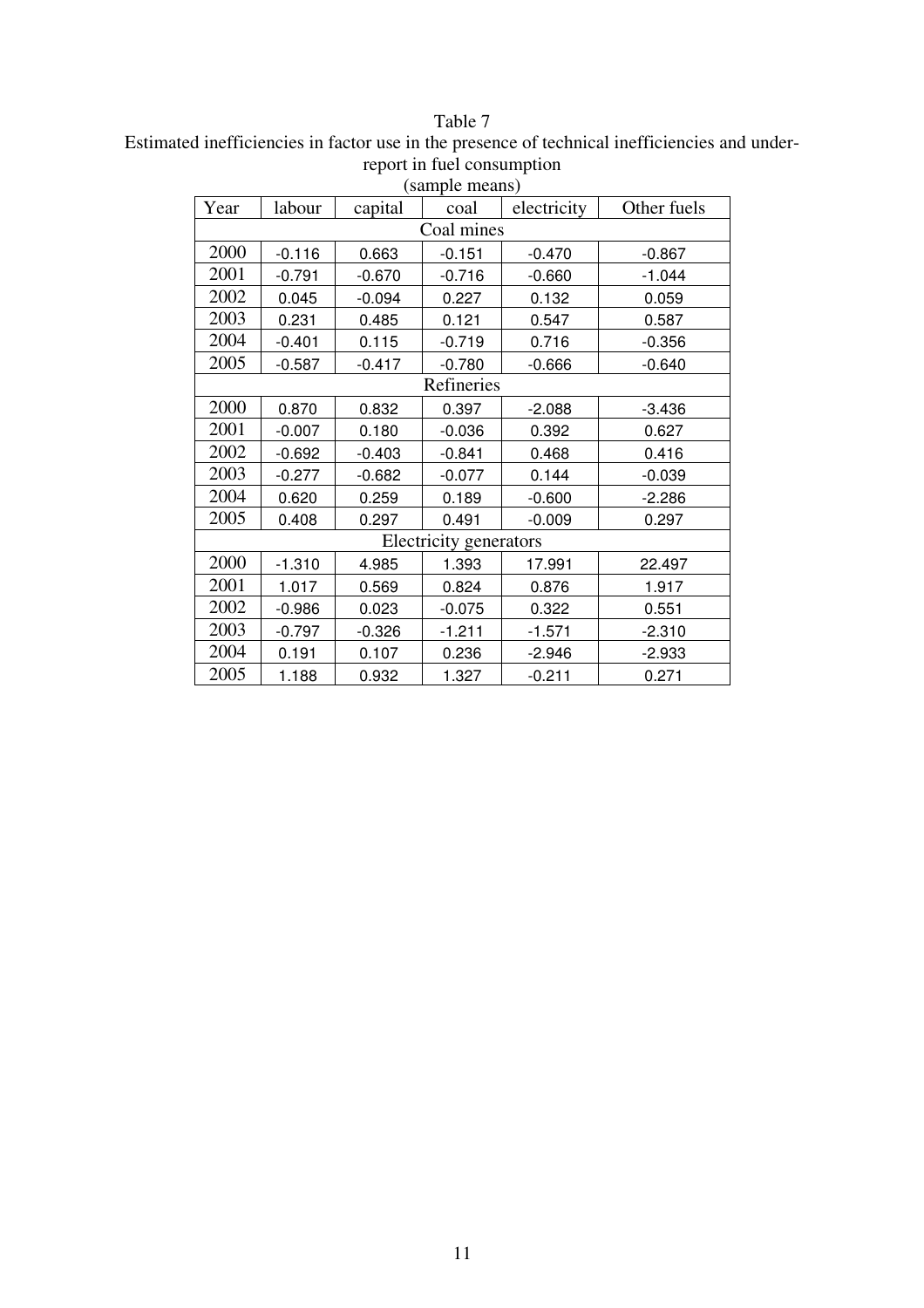Estimated inefficiencies in factor use in the presence of technical and allocative inefficiencies and under-report in fuel consumption

|      | (sample means) |          |                        |             |             |  |  |  |
|------|----------------|----------|------------------------|-------------|-------------|--|--|--|
| Year | labour         | capital  | coal                   | electricity | Other fuels |  |  |  |
|      | Coal mines     |          |                        |             |             |  |  |  |
| 2000 | 0.141          | $-0.393$ | 1.542                  | $-1.445$    | $-1.532$    |  |  |  |
| 2001 | $-0.302$       | $-0.064$ | 0.044                  | $-0.176$    | $-0.777$    |  |  |  |
| 2002 | $-0.458$       | $-0.801$ | $-0.480$               | $-0.274$    | $-1.962$    |  |  |  |
| 2003 | $-0.048$       | 0.255    | $-0.238$               | 0.505       | 0.005       |  |  |  |
| 2004 | 0.575          | 0.623    | 0.532                  | 0.422       | 0.036       |  |  |  |
| 2005 | $-0.518$       | $-0.448$ | $-0.709$               | $-0.580$    | $-0.881$    |  |  |  |
|      | Refineries     |          |                        |             |             |  |  |  |
| 2000 | 0.945          | 0.925    | 0.529                  | $-3.826$    | $-6.749$    |  |  |  |
| 2001 | $-0.605$       | $-0.460$ | 0.293                  | $-0.576$    | 1.946       |  |  |  |
| 2002 | 0.005          | $-0.318$ | $-0.607$               | $-2.817$    | $-3.955$    |  |  |  |
| 2003 | $-0.077$       | $-0.329$ | 0.230                  | 0.188       | $-0.350$    |  |  |  |
| 2004 | 0.970          | 0.332    | 1.095                  | 2.083       | 1.239       |  |  |  |
| 2005 | 0.000          | $-0.261$ | 0.066                  | $-0.637$    | $-0.733$    |  |  |  |
|      |                |          | Electricity generators |             |             |  |  |  |
| 2000 | $-1.289$       | 0.869    | $-0.138$               | $-2.071$    | $-0.455$    |  |  |  |
| 2001 | $-0.428$       | $-0.750$ | $-0.281$               | $-0.054$    | 0.211       |  |  |  |
| 2002 | $-1.272$       | $-0.948$ | $-1.063$               | $-3.506$    | $-4.909$    |  |  |  |
| 2003 | $-1.396$       | $-0.964$ | $-1.336$               | $-3.231$    | $-3.726$    |  |  |  |
| 2004 | $-1.191$       | $-0.555$ | $-0.860$               | $-3.880$    | $-5.043$    |  |  |  |
| 2005 | 0.742          | 0.054    | 0.375                  | $-1.846$    | $-0.475$    |  |  |  |

For the coal mines, the existence of allocative inefficiency helped increase fuel consumption efficiency, however, the level of efficiency was decreasing. The evidence for the refineries and electricity generators is mixed. Fuel consumption efficiencies deteriorated when only technical inefficiency existed, compared to the situation where only allocative inefficiency existed. When both allocative and technical inefficiencies took place, the efficiency in coal use improved whereas those for electricity and other fuels decreased for the coal mines and refineries. For the electricity generators, the evidence is mixed.

## **5. Concluding remarks**

This paper has considered estimation of energy efficiency in China's energy sector when firm-level data are available. The energy efficiency was studied by measuring efficiency in firms' uses of three fuels, namely, coal, electricity and other fuels including crude oil, diesel, etc... The sample firms were made up of coal mines, refineries and electricity generators over the period 2000-2005. The analysis began by describing the production process with a translog production function, which is considered flexible in reflecting the underlying technology. The cost of pursuing such flexibility is that the efficiency in the fuel consumption cannot be evaluated analytically. Therefore, the numerical procedures were followed. It was found that, in the presence of both technical and allocative inefficiencies, the